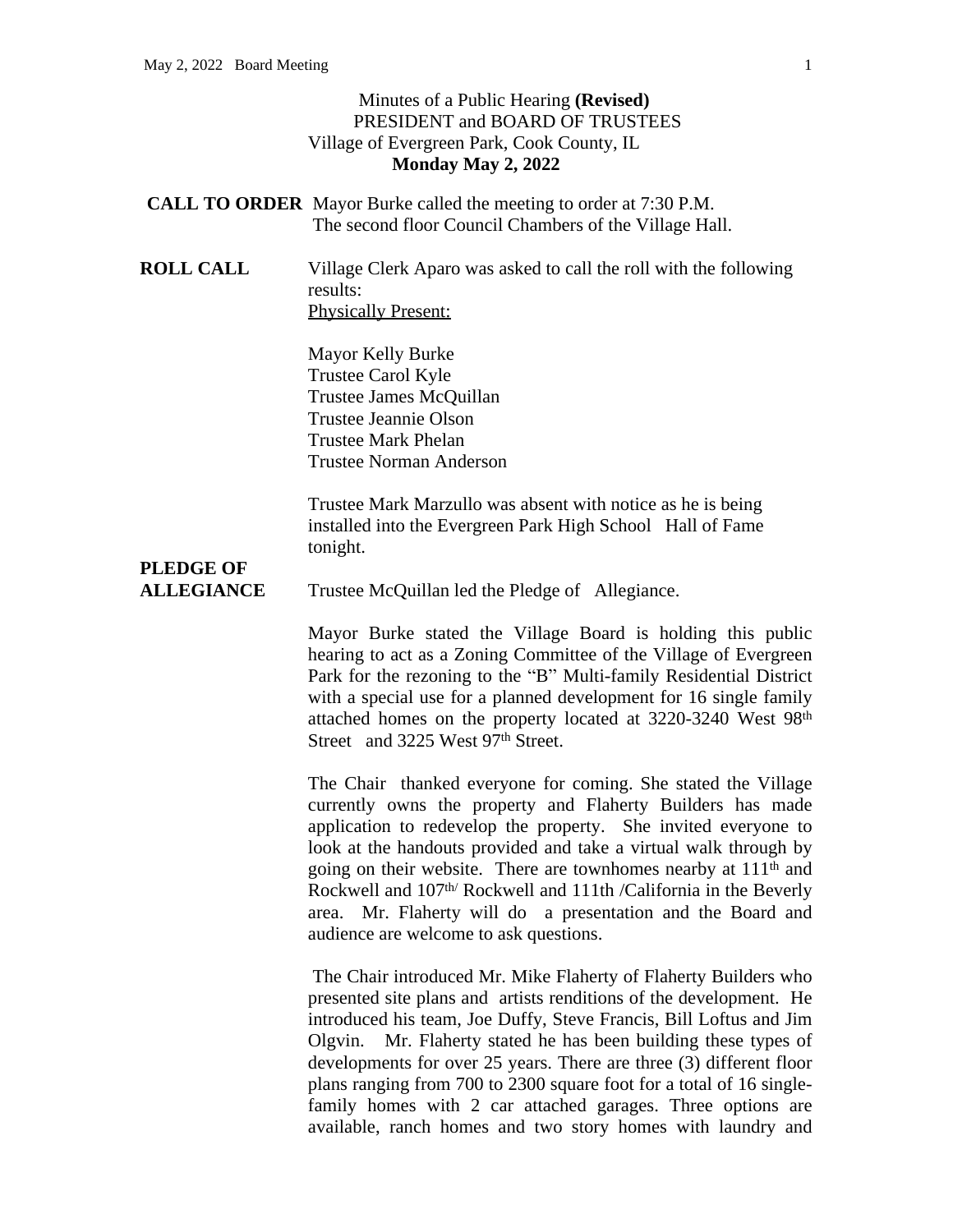BOARD

master bedrooms and bathrooms on the first level with covered porches. Open space floor plans, islands, granite surfaces and hardwood flooring are standard in the homes. He invited everyone to look at their previous projects.

Mr. Flaherty anticipates at least a three (3) year time frame from demo to completed construction. Price ranges are from low to mid \$400,000. Demographics are local folks looking to stay in town but not want the maintenance of a home. Mr. Flaherty stated this is a small project in an established community. They are aware of the neighbors' concerns regarding site activity and construction.

COMMENTS Trustee McQuillan questioned if a model will be available and is this is a 55 and older community, are there HOA fees and will rental of the units be allowed. Mr. Flaherty stated a model will be built and often they presell units while building out other homes. He stated this is not a 55 and older community, there are HOA fees for maintenance of the unit, landscape and snow removal and rentals are not allowed, only owners. He is willing to work with the Village on verbiage of the contract. Trustee McQuillan stated the projects he has seen are first class.

> Trustee Olson questioned the three year plan. She researched the Frankfort project and it is sold out. When do they break ground on pre sale? Mr. Flaherty answered they like to get the first building done and judge pre selling at that point and continue with construction.

> Trustee Kyle asked when would they start the building process and fencing of the area. He answered demo would occur first, a common driveway is needed so it would be where the church is currently. They need one month to dig and back fill with ground work done first. He stated fencing of the construction site will be a perimeter privacy fence.

> Trustee Anderson questioned the type of fence. It will be a temporary fence with typical chain link but wrapped for privacy. Trustee Anderson also questioned the demo of the church structure. Demo was estimated at four to eight weeks.

> Trustee McQuillan asked about snow removal and asked it not be pushed into 98<sup>th</sup> Street for the Village to remove. Mr. Flaherty stated the HOA is responsible for lawn maintenance, landscape, tree trimming and snow removal. Typically, the snow is usually put on the parkways and removed later.

**AUDIENCE** 

COMMENTS Mr. Tom Sullivan, 3237 W. 97<sup>th</sup> Street, stated his garage opens into the L-shaped alley and he questioned if the alley would be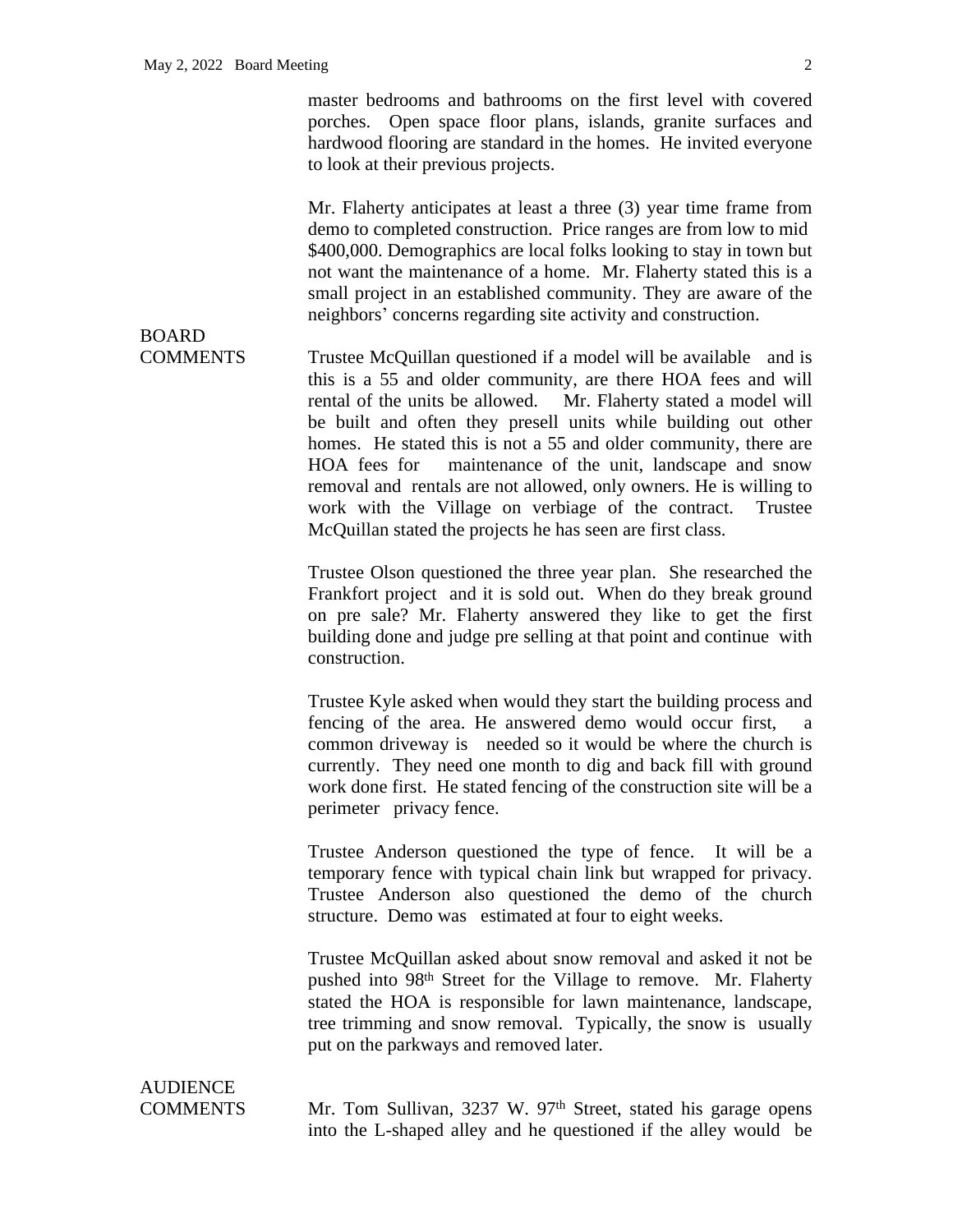closed. He had concerns about the sewer and plans to keep the water out of the alley. Mr. Flaherty stated there is an existing manhole structure tied into with future engineering to take water out to 98th Street. They will refine and replace what is there now. The alley would not be accessible for vehicles or pedestrians and would be a dead end. Mr. Flaherty will take another look at the alley.

Mr. Ken Schwarz, 3271 West 97<sup>th</sup> Street had concerns about his RV which he parks and needs access to the alley. He also questioned why the Board is building multifamily homes when the Village would not allow the property at  $3245$  W.  $97<sup>th</sup>$  Street to be renovated and it was demolished due to two homes on one lot. He noted another parcel on his block that had two homes and now only has one. He expressed concern about additional police and fire responses and the possibility of a lot of children in the homes and fears they will flood the schools.

The Chair answered she is only familiar with the 3245 W. 97<sup>th</sup> Street home which was in disrepair and vacant and in violation of current Village code. A court ordered demolition was done after ten (10 ) years in court. The Chair stated there is a demand for this type of development.

Mrs. Barb Miller, 3223 West 97<sup>th</sup> Street asked if the alley would be blocked off and questioned the type of research done for the buyers of these homes. Mr. Flaherty responded access would remain and only the alley behind the church structure will be blocked off. He added they have looked at the area to see what is happening in this barbell society. Empty nesters and older people are leaving town to find this type of housing. Mr. Joe Duffy, stated a lot of time was done researching and matching demographics.

Mrs. Holly Wlodarski, 3267 W. 97<sup>th</sup> Street asked if retirees can afford a price point of \$415,000. She had concerns that if there are 4 people in one house with the development that would add 64 people to the area. She feels this may cause a burden to already busy school district.She quoted data suggesting the average house is selling for \$325,000. Mr. Flaherty responded you could buy a house for \$300,000 and add another \$100,000 to remodel it. His buyers are usually older and most own a second home in another location. Not too often a single family parent household will purchase one of his homes.

Nancy Gleaves and husband Ken have operated a business out of the Village owned  $3220 \text{ W}$ .  $98^{\text{th}}$  Street building for the past 24 years. She did not receive notification of this meeting and is not ready to relocate. The Chair stated that is an issue for the Board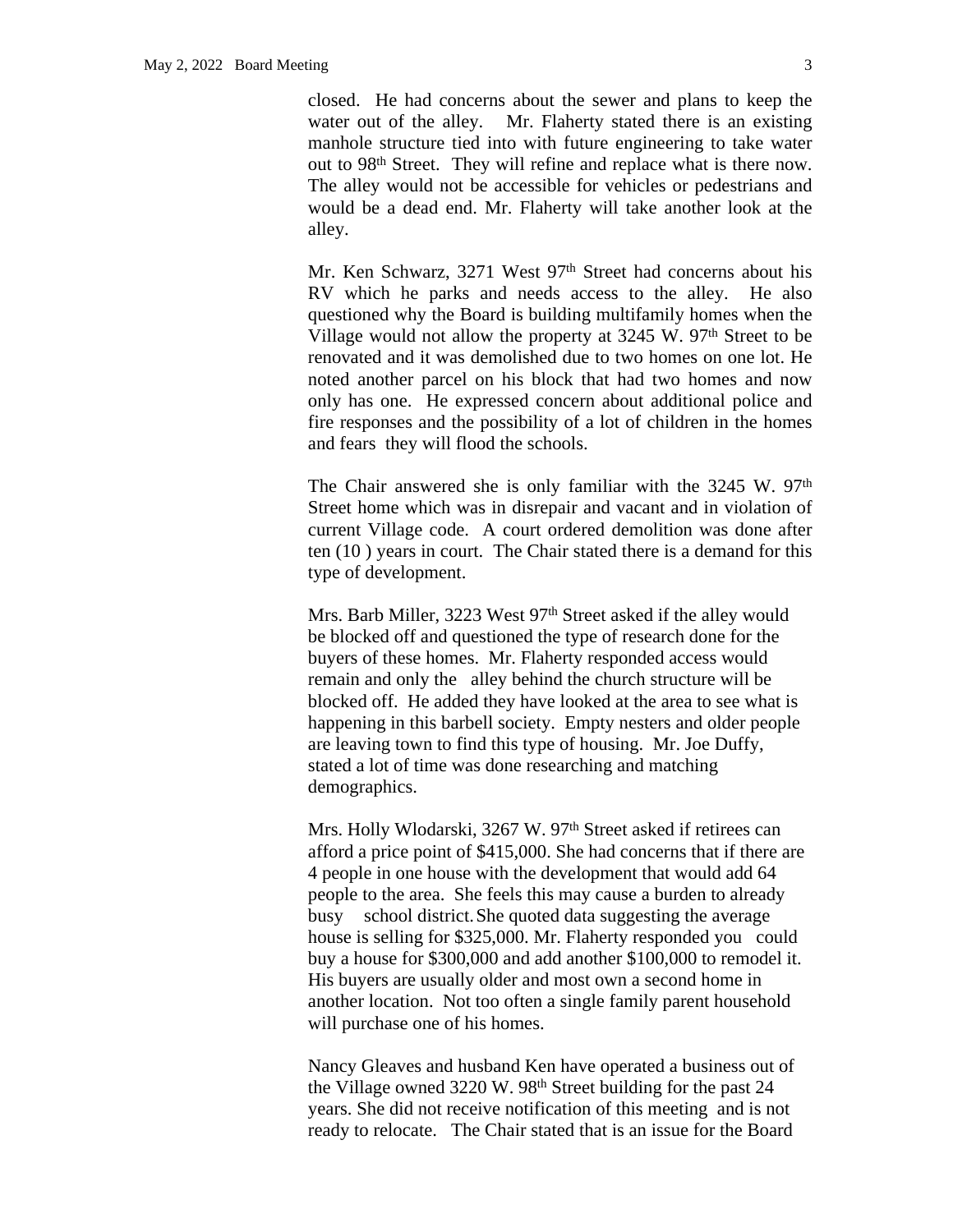not the builders. The Chair will work with Nancy and Ken and find alternative spaces for rent.

Dr. Thomas, Evergreen Care Center, 9760 S. Kedzie Avenue, stated he did not receive the notice about the meeting. His concerns are his 125 to 200 patients per day which average to 55,000 patients per year and the lack of parking and congestion in the area. He added he is interested in expanding his business but has concerns. He thanked the Board for bringing it to the table and suggested the Village consider sharing their plans before they agree to build project. The audience applauded his comments. The Chair noted that notice of this meeting was sent to everyone within 250 feet of the proposed property and beyond. Her list of names and addresses shows (5) five notices were sent to offices in his building.

Tammy Kowalczyk, 98th & Spaulding asked if this is a done deal and where will the children go if the activity center is demolished? The Chair answered the current activity center is not an ideal modern facility. Other Village spaces are being considered for open gym and basketball and volley in the Village. Also, the Village continues to offer classes at the community Center and

> Mrs. Virginia Wrobel, resident, stated she has lived her for over 40 years and is actively involved with the Village Seniors. She knows there is a need for senior housing but questions the price range of \$400,000 and feels the cost is not feasible for the seniors she knows. The Chair responded this is clearly a niche type market and will not appeal to everyone.

> Adrienne Kyle, 3245 W. 97<sup>th</sup> Street, stated she researched current real estate information and there are 53 homes on the market now. Taxes are approximately \$16,000 on a \$300,000 home. She is not aware of any seniors who would purchase these proposed homes. Kids play t-ball on the empty lots by the activity center. She does not know why a gym was not built when the community center was built. She would like to combine her three residential (3) lots and pay less in taxes. She feels there is no need for this development. She would like to see more open space for kids.

> She related hearsay asking if Mayor Burke intends to build on the now empty lot at  $3245$  W.  $97<sup>th</sup>$  Street. The Chair answered no, she does not intend to buy it or build on it. The property was condemned and a court ordered demolition took place. The Chair stated the Village does not own it and encouraged interested parties to contact her for the attorney's for this property.

the Senior Center.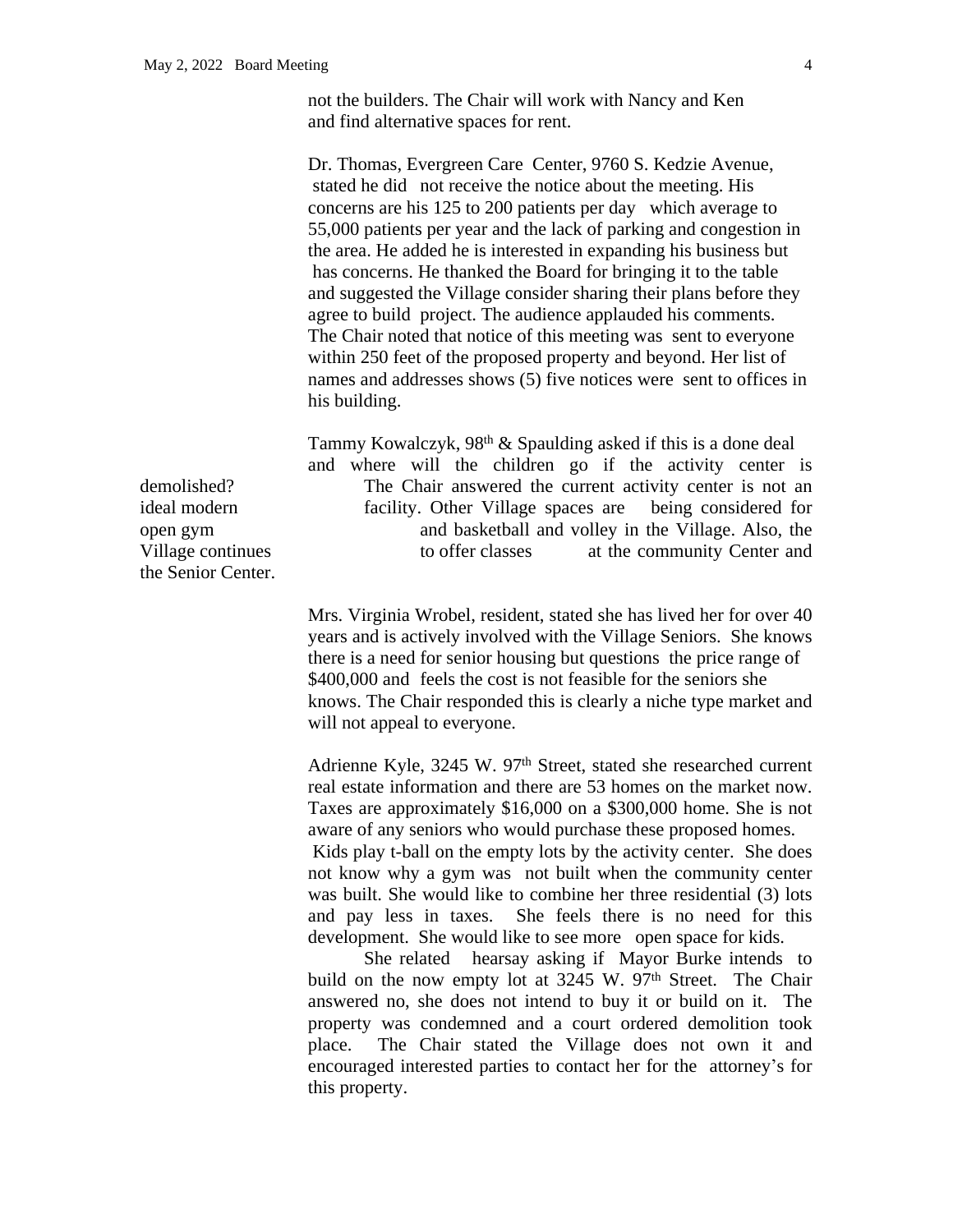Mr. Mike Sullivan, 3336 W. Clark Street stated every rain brings four inches of water in the alley and questioned more people in the area if the homes sell. The Chair will contact him tomorrow regarding the water issue.

Mr. George Lyons, 3307 W. 97<sup>th</sup> Street, wondered how the construction/demo equipment will get down the alley. He is concerned about damage to the shade trees on his property. The Chair responded they stated they will use 98<sup>th</sup> Street not the alley.

Mrs. Barb Miller asked if not all the units sell can the HOA bylaws can be restricted not allowing rental properties. Mr. Flaherty agreed yes that will be stated in the bylaws.

Claire Maloney, no address given, asked if the HOA bylaws can be changed/ revised by the residents. The attorney for Mr. Flaherty answered the State of Illinois requires HOA bylaws. He stated the builders will work with the Village Board on the bylaws.

Jessica, 3260 W. 98<sup>th</sup> Street, expressed concerns about the amount of children/ students walking in the neighborhood and the volume of traffic. She asked does the Board think the development will attract young people to the village. The Chair answered there is a desire and need for empty nester housing. She stated it provides flexibility and a type of housing we do not currently have in Evergreen Park. She added traffic is an issue no matter where you live in town.

Mr. Bob Heffernan, no address given, said he is a grandfather, and a father and says the neighborhood works fine. The 97th Street traffic is already bad and new construction brings new concerns and more traffic. He suggested the Board give kids a safe place to play.

Mr. Anderson, 3210 W. 97<sup>th</sup> Street, has concerns this will devalue our community. He asked the Board to support our children.

Steve Zelensky,  $3250 \text{ W}$ .  $97<sup>th</sup>$  Street, asked if due diligence has been done to sell these \$ 415,000 homes. Mr. Flaherty answered this is the first time people have said the prices are too high for a neighborhood. He stated yes they have done extensive research for buyers who fit a financial type and make over \$135,000 per year. He is sure there is quite a demand for this type of housing.

Mrs. Delores Smith, if every home has a two car garage and driveway where do the visitors park? Mr. Flaherty stated they will park on the off street in the development and there is room for four (4) cars in the driveway.